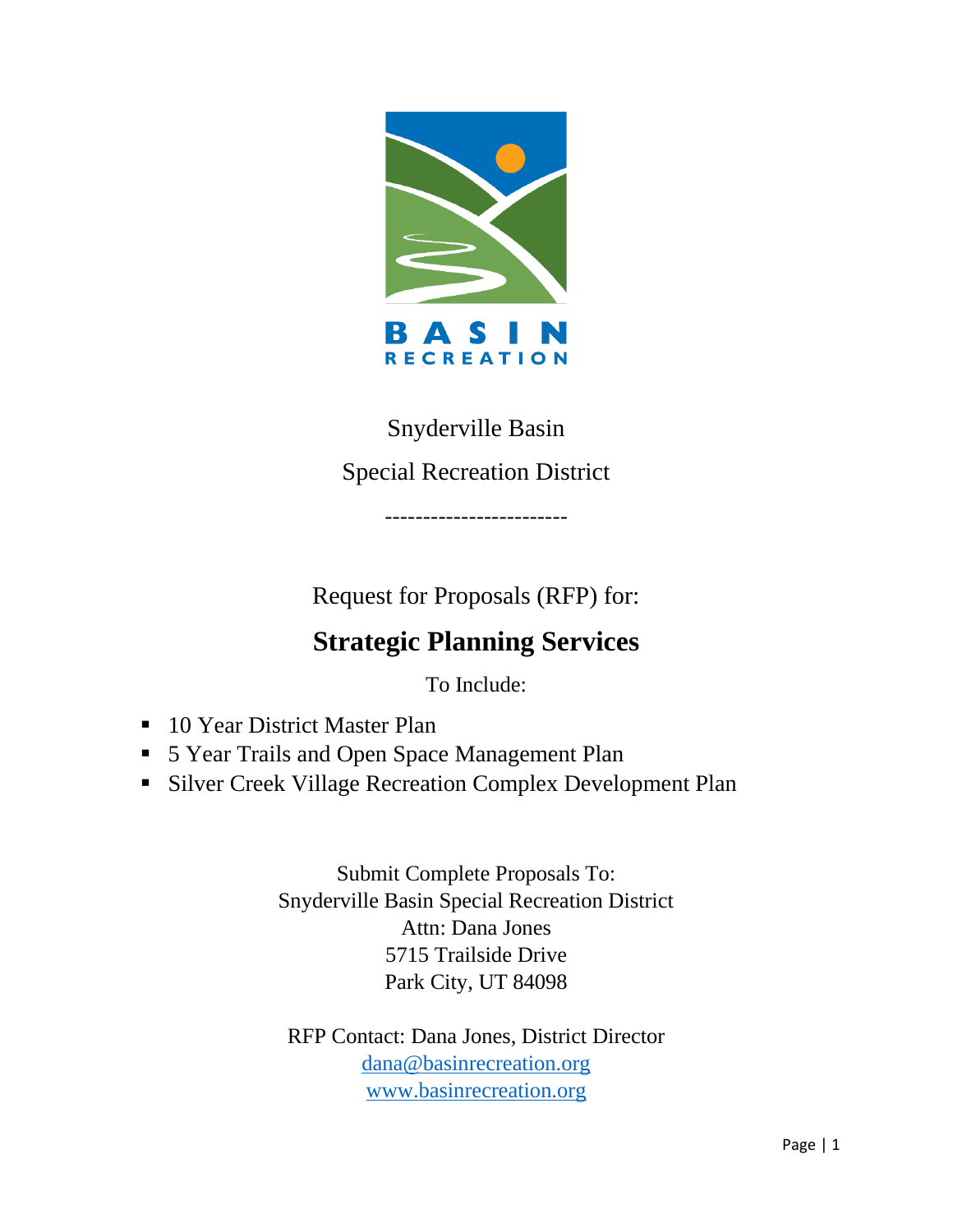## **REQUEST FOR PROPOSALS (RFP)**

### Snyderville Basin Special Recreation District

#### **I. INTRODUCTION**

The Snyderville Basin Special Recreation District (the "District") requests proposals from experienced and well-qualified planning and consulting firms for professional master planning services to compose three (3) planning documents built on a single public engagement process including a Five-Year Trails & Open Space Management Plan, a Silver Creek Village Recreation Complex Development Plan, and a Ten-Year District Master Plan. The plans should be complimentary in nature and the Trails & Open Space and Silver Creek Recreation Complex Development plans should satisfy a portion of the 10-year Master Plan.

#### **II. BACKGROUND**

The District is located in the unincorporated Snyderville Basin area near Park City in Summit County, Utah (the "Basin") and lies thirty (30) miles east of Salt Lake City, Utah. The District has a population of approximately 20,000 people with rapid growth projected over the next decade, particularly in areas adjacent to the District. While the area started as farming and mining communities, the mining industry has subsided and has been replaced with recreation and tourism industries.

Established in 1986, the District's mission is to "enhance life" with the vision of "connecting the community through recreation." To that end, the District owns and manages nearly 2,000 acres of open space, has built and/or maintains 175 miles of trails, and works with Summit County and state and local organizations on planning and conservation issues. The District also owns and operates an 87,000-square foot indoor recreation facility which houses an indoor turf field, a multipurpose gymnasium, cardio machines and weight rooms, an indoor running track, and an outdoor pool. Additionally, there are several outdoor park facilities, which include bike parks, playgrounds, groomed cross-country trails, sports facilities, ponds, community areas, and dog parks. Finally, the District manages popular recreation programs, fitness classes, camps, and community events that have grown without pause over the last decade to serve the residents in the Snyderville Basin and surrounding area.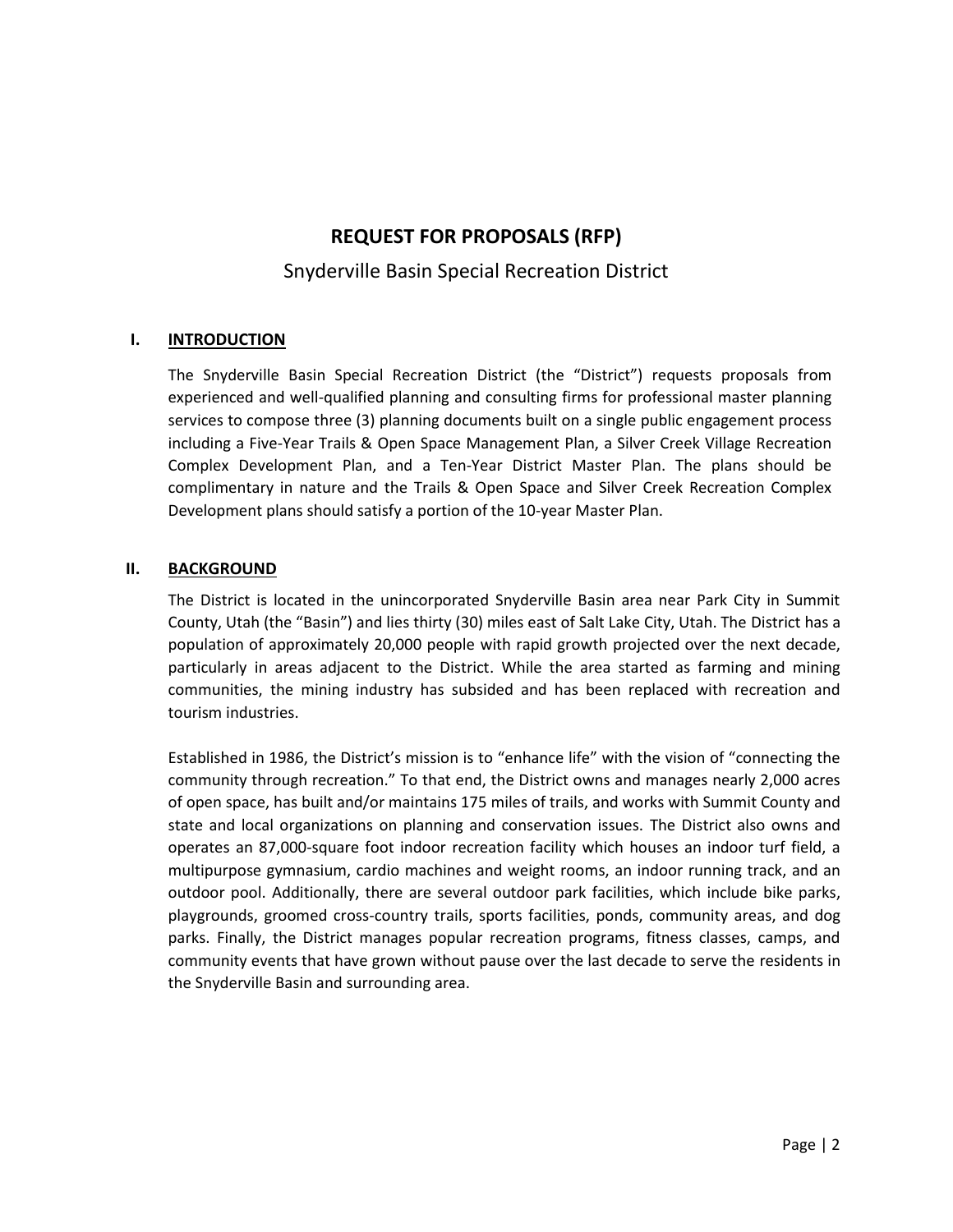#### **III. SCOPE OF SERVICES**

This request for proposals will focus on the experience, process, development, and execution of the following project components (together, the "Project"):

#### **1. Public Engagement & District Assessment**

Public participation is required to help identify and prioritize community needs. Community involvement and engagement must prioritize diversity, equity, and inclusion (including bilingual engagement) to ensure feedback and recommendations are comprehensive, appropriate, and accountable. All plans and final reports must include a comprehensive summary of the public participation methods, results, and conclusions (i.e., areas of consensus and/or contention). Raw data should be organized and submitted along with the final reports.

- a. Project Kickoff:
	- o Onsite meeting with District staff and Strategic Plan Committee to define objectives for the project and confirm roles and responsibilities, scope, timing, and content of deliverables.
- b. Public Engagement (minimum requirements):
	- $\circ$  Strategic Planning Committee: a representative committee will meet with the consultant on a regular basis to provide guidance and review work.
	- o Public Meetings: to allow for in-person public input.
	- $\circ$  Key Stakeholder Interviews: should include partners, key individuals, and groups.
	- o Resident Survey: random sample citizen survey to provide feedback on specific topics for plans.
	- o Focus Groups: community input from individuals with common interest (ex: neighborhood residents, elected officials, organized sports organizations, etc.).
	- o County and Board Interviews: should include County officials & District Administrative Control Board engagement.
	- o Project Webpage
- c. District Assessment (minimum requirements):
	- o Purpose Review: identify district purpose, aspirations, and organization values.
	- o Facility & Amenity Assessment: Current facilities and programs, etc.
- d. Trails Assessment:
	- o Assessment of trail system usage using data collected by District over the last 18 months.
	- $\circ$  Evaluate specific trail needs relating to user groups, use cases, and user experiences.
- e. Recreational Use Assessment:
	- $\circ$  Analyze current park, open space, trails, and recreation usage in the District.
	- o Consider interest, access and usage based on anticipated demographic, economic and sociological changes, and recreational trends.
- f. Competing / Complementary Facility Inventory:
	- $\circ$  Map and assessment of other facilities and programs (quality, size, fees, attendance numbers, etc.).
- g. Demand Analysis:
	- $\circ$  Growth rate forecasts for the District along with proposed developments and recreational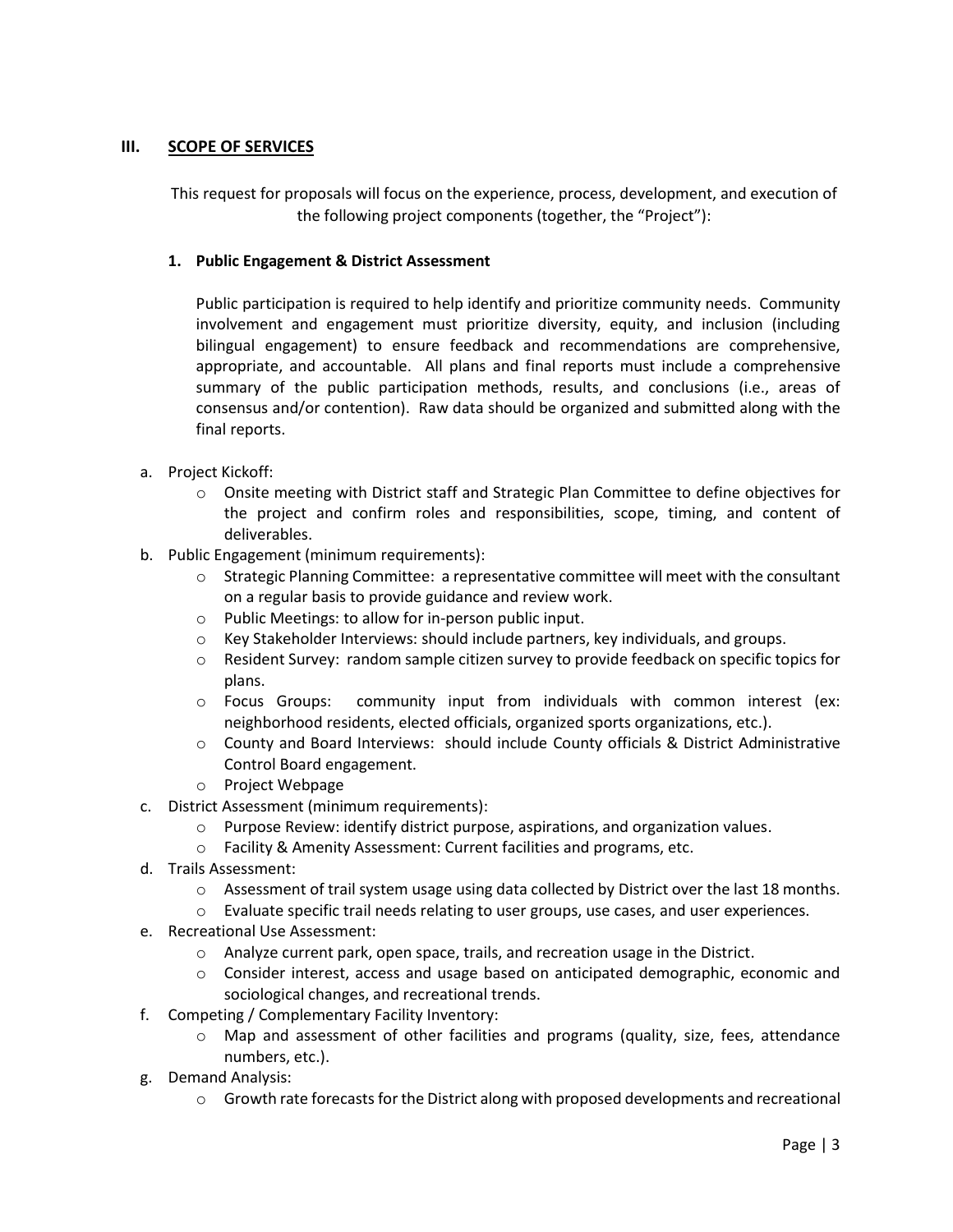needs.

The District is seeking the following comprehensive planning documents through this procurement:

#### **2. Ten-Year District Master Plan**

The selected provider shall deliver a 10-year Master Plan as a functional high-level document to help guide District planning for the coming decade. The Master Plan should help the District meet current and future needs through, but not limited to, land acquisition, construction or development of indoor and outdoor facilities, development of additional recreational amenities, trails, etc. The Master Plan shall include, at a minimum, the following areas of focus:

- a. Situation Analysis: produce a situation analysis using needs assessment data to determine gaps in what is being provided versus needs and interests identified and develop a list of critical issues and opportunities based on the results of the situation analysis.
- b. Purpose Planning: Establish clarity of purpose, mission, values, & who we serve.
- c. Guiding Principles: develop a list of high-level principles to guide the District's decisionmaking process.
- d. Decision Making Criteria: Develop criteria for the District to evaluate land acquisition and / or recreation programing. This should include a ranking system for future strategic investments and level-of-service/reoccurring capital needs.
- e. Assessment of Existing Interlocal Agreements: evaluate existing interlocal agreements and analyze their role and suitability for the future.
- f. Long-term Vision and Goals: develop a vision and goals for the District to positively impact the community through recreation and foster awareness of the District's impact on the community.
- g. Strategic Plan: Develop a strategic action plan that is phased into short, mid, and longterm initiatives and prioritize recommendations and capital projects.
- h. Financial Planning: Develop financial planning including impact fee analysis, truth-intaxation, and other financing tools that allow the District to meet strategic priorities.
- i. Connection to Community: Master Plan should be based on input from Public Engagement and come full circle to present to the public after planning is complete.
- j. A 5-year Assessment / Evaluation process: The Master Plan should develop 5-year assessment benchmarks and an outline for re-evaluating the District's needs.
- k. Deliverable: The Master Plan will be a living document that reflects the outcomes of the process and provides clear direction on actions to be taken to address strategy needs and provides a foundation for the development of all other planning and operating documents.

#### **3. Five-Year Trails and Open Space Management Plan**

The District is seeking a 5-year Trails and Open Space Management Plan to continue developing and supporting a balanced and integrated open space and trail system for the community. The plan shall include, at a minimum, the following components:

a. Trail and Open Space Needs Assessment: Create an assessment and analysis of the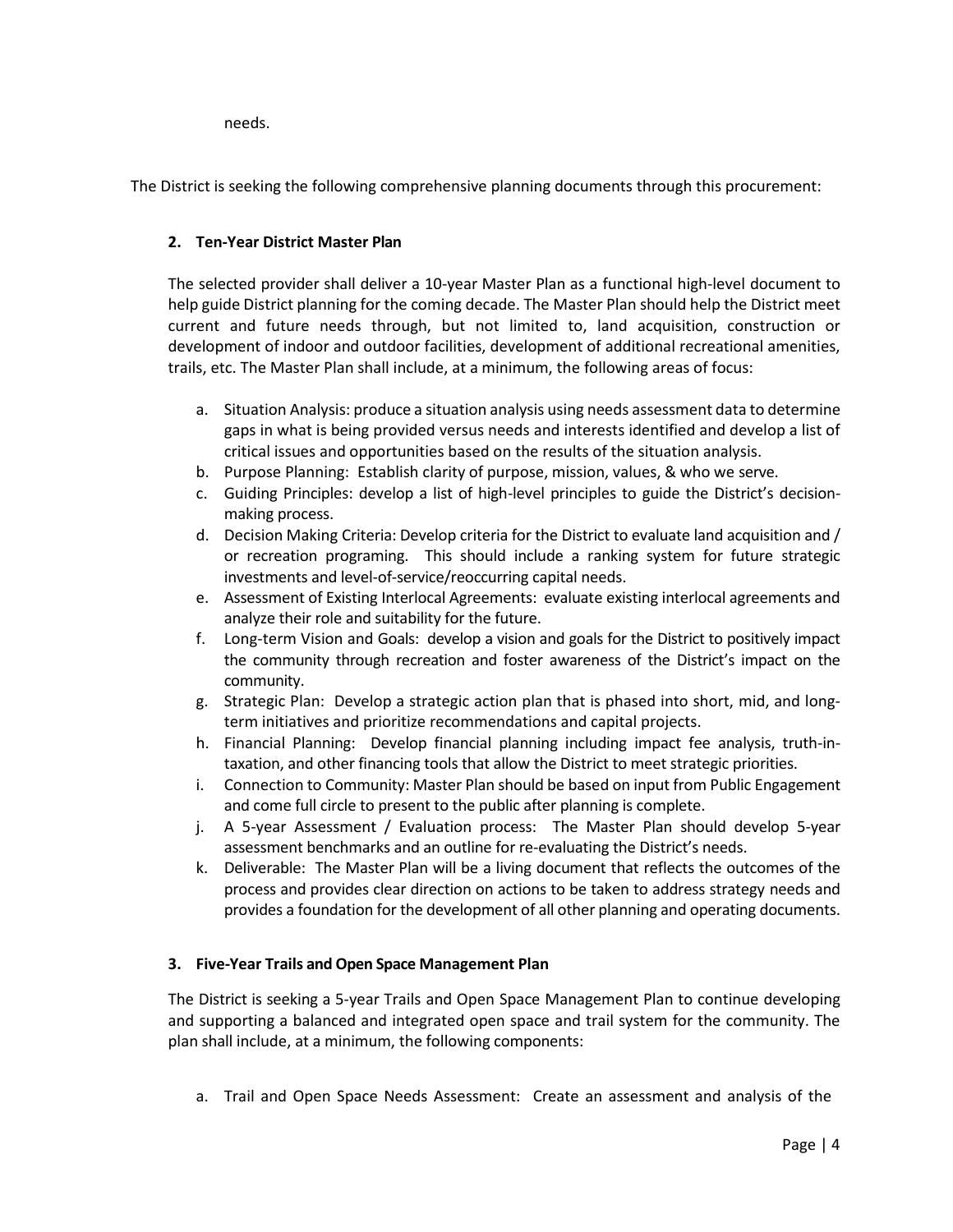current trail and open space amenities and the future needs based on the public input process, growth forecasts, and needs assessment.

- b. Open Space Considerations: Summarize best practices for environmental sustainability in recreational open space and apply best practices to the strategic plan. Analysis of the value of open space with recreational restrictions (i.e., conservation easements, hazardous materials issues) and whether such ownership aligns with the District's statutory mission.
- c. Current & Future Needs: Recommend specific trail needs relating to user groups, use cases, and user experiences. Trails and Open Space Management Plan should analyze recreational use of space by all user groups including hikers, runners, cyclists, dog owners, wildlife watchers, etc. This plan should, at a minimum, consider transportation trail system needs including vital connections, new extensions, projected costs, trailhead location, capacity, and amenities analysis with recommendations for future trailhead design and development; trail network including relational access additions, and redundancy; trail connectivity to adjacent city, county, or other public trails.
- d. Trails Management Plan: Analysis and recommendations of trail management strategies, including single use vs multi-use, directional vs multi-directional, etc. Comprehensive management strategy relating to e-bikes and other nontraditional use cases, include potential budgets related to ongoing maintenance and management, as well as evaluation of recent Utah laws and their impact upon e-bikes and disability users.
- e. Financial Operations: The financial operations portion of the Trails and Open Space Management Plan should take into consideration ongoing and future maintenance of open space and trails, acquisition costs of new open space, and the funding mechanisms required to deliver identified plans to the community.
- f. Deliverable: The Trails and Open Space Management Plan will be expected to include an executive summary, purpose, goals and objectives, public participation and input results, existing trails assessment, Trails Management Plan, Financial Operations Plan, and Summary of findings and recommendations.

#### **4. Silver Creek Village Recreation Complex (SCRC) Development Plan**

Silver Creek Village is a new specially planned area offering a combination of 1,500 residential units along with a mix of commercial and retail spaces. The District owns a 95- acre parcel that it plans to develop with Parks, Trails, and Recreation components. The 5-year SCRC Development Plan will serve as a feasibility and development plan for the District. The SCRC Development Plan shall include the following elements:

- a. Feasibility Study: Determine the need, amenities, cost, and operational viability of developing a multi-use recreation complex at the project site adjacent to Silver Creek Village in Summit County, UT. Study should include a market analysis, community needs assessment, operational/financial analysis, building project assessment, final report, and deliverables.
- b. Site Analysis: In developing concepts, consultants should consider acreage, boundaries, geological and soil features, slopes, topography, surrounding property and uses, as well as other impacts including water table, subsurface, wetlands, geographic impacts, utilities, access/traffic/parking, environmental impact, and impacts to neighboring Silver Creek Village community.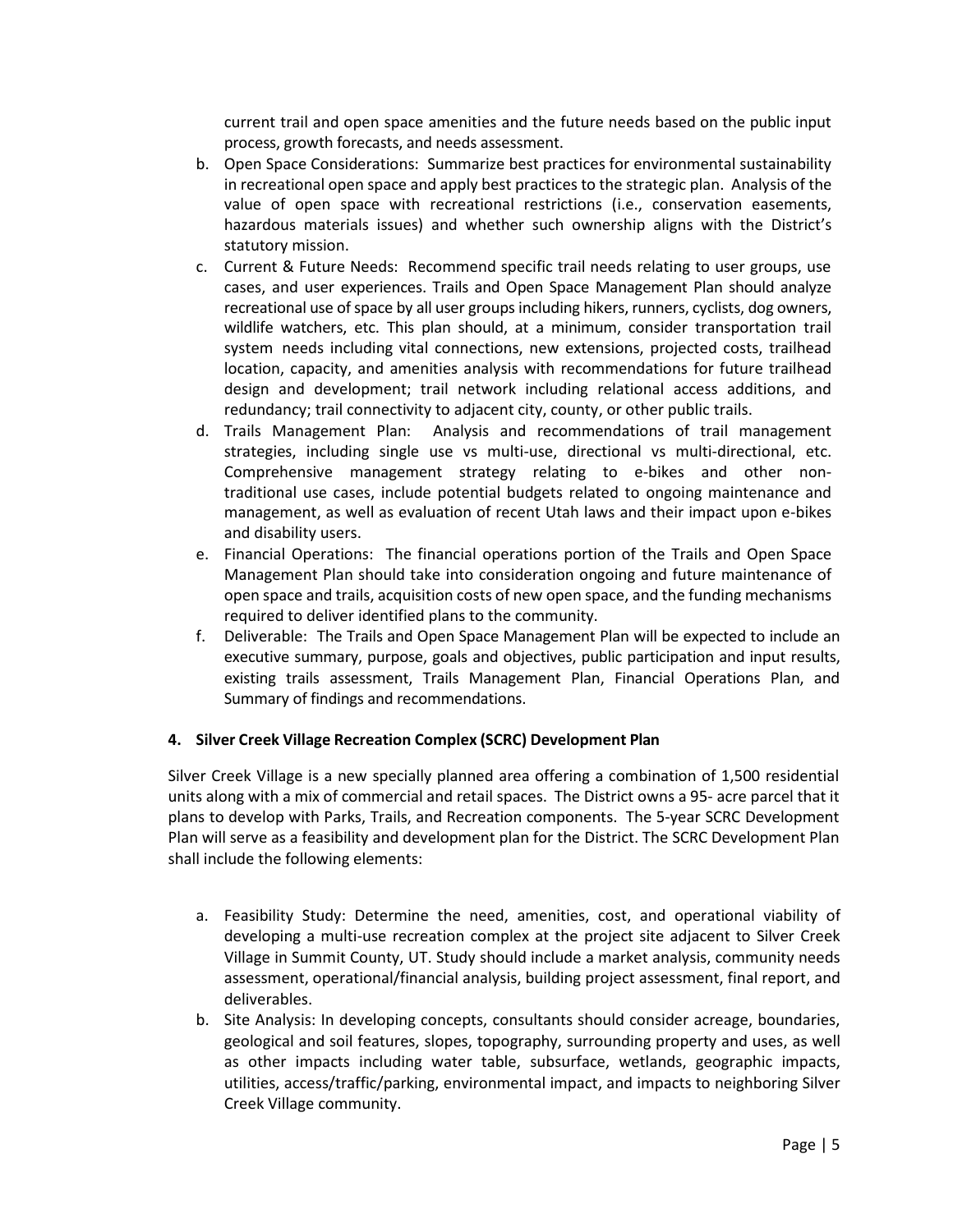- c. Green Design Considerations: Evaluate renewable energy sources and best green technology solutions. SCRC Development Plan should provide analysis of green elements and cost comparison for green vs. traditional development. Site planning should provide for optimized water usage and stormwater management as well as provide cost-benefit analysis for technology and design elements.
- d. Layout and Design: Provide conceptual design plans / perspectives and preliminary architectural renderings for use in public engagement and bond planning, including spatial relationship of components.
- e. Site Plan: Provide a detailed site plan meeting the minimum site plan requirements of the Summit County Planning Department for project planning approval.
- f. Programing Analysis: General description of anticipated programs. Program recommendations should be prioritized based on needs assessment and size/space allocation.
- g. Facility Management: Facility management will be above and beyond existing District facilities, although the District expects some shared operational efficiencies. SCRC Development Plan shall include:
	- i. Operations and maintenance costs: projections by major budget categories out to five years, including administration, personnel, utilities, supplies, services, materials, etc.
	- ii. Personnel by position, salaries, wages, and benefits.
	- iii. Revenue projections (five years) to include daily entrance fees, memberships, facility rental, program services, sales, municipal fund support, fundraising and other income.
- h. Financial Analysis: shall include estimated:
	- i. Planning, design, and engineering costs.
	- ii. Complete construction and development cost estimates to include site prep, infrastructure, indoor and outdoor recreation components, buildings, support facilities, etc.
	- iii. Initial capital and debt service.
	- iv. Cost benefit analysis for proposed capital improvements.
- i. Financing Options:

Based on projected costs for design, development, and operations along with projected revenues, provide various financing options for obtaining the necessary funds to build, operate, and maintain the SCRC. Project for five years and include the dollar amount from each suggested financial source. Include this in public discussion. Options include general funds, bond sales, capital campaigns, grants, facility revenues, etc.

- j. Timeline: A realistic schedule and timeline for complex build-out.
- k. Roadmap: A comprehensive complex development roadmap.
- l. Deliverables: The SCRC Development Plan shall include an executive summary, purpose, goals, objectives, public participation/input, existing facility assessment, market analysis, site analysis, green build recommendations, layout and design, programing analysis, facility management, financing analysis, project costs, financial options, timeline, roadmap, and summary of findings and recommendations.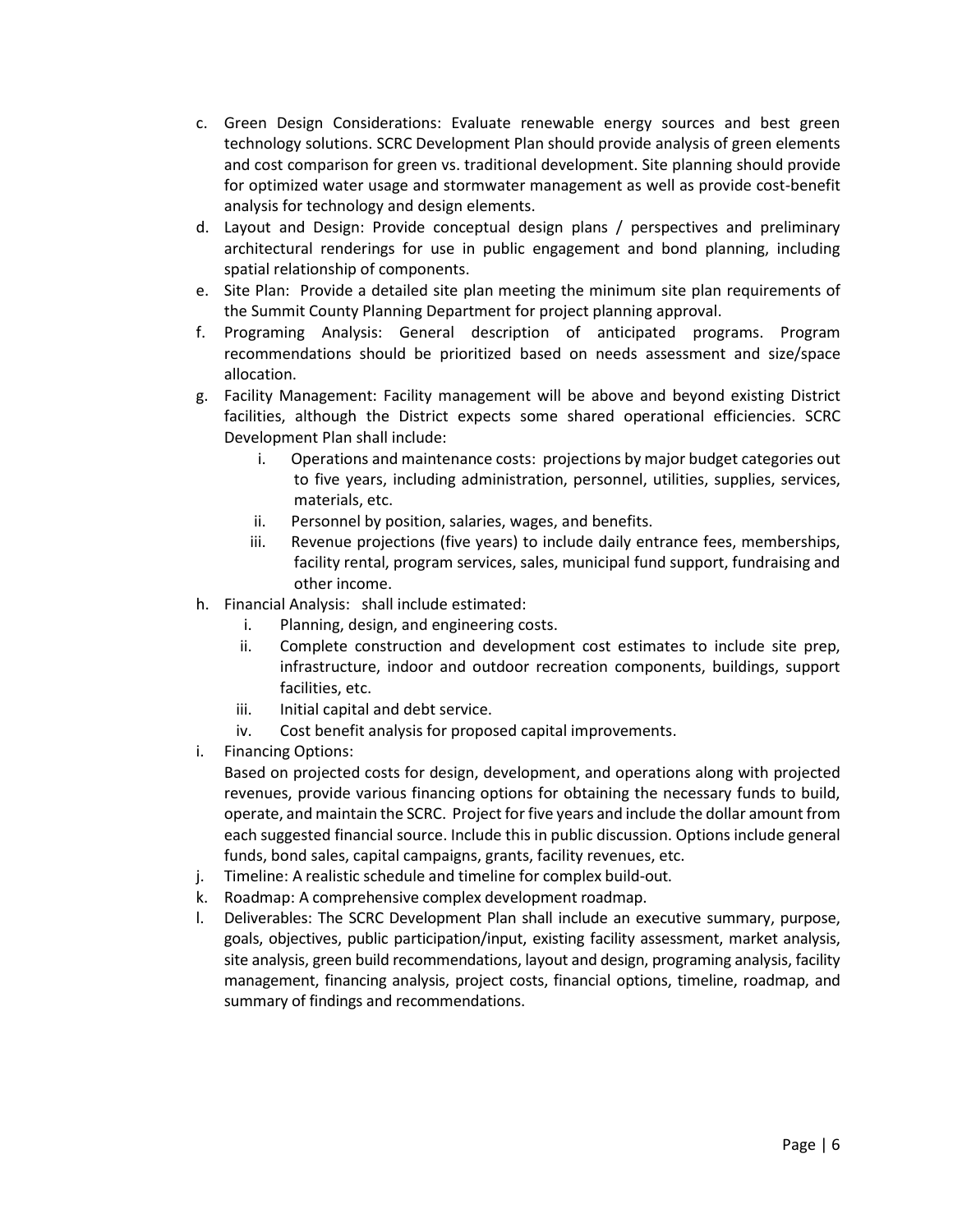#### **5. Final Presentation and Deliverables**

To deliver the final plan you will be expected to:

- A. Conduct a thorough review of each plan with District Staff and Strategic Plan Committee
- B. Present a summary of the plans to Public Form, Board, and County Council
- C. Deliver all research, plans, and presentations to the District

#### **IV. SUBMITTAL FORMAT AND REQUIREMENTS**

Respondents shall submit proposals containing the following information in the order listed:

- Cover Letter: Provide a one-page cover letter including the RFP title, the firm's name, address, phone number, a primary contact name and contact information (phone, address, and email), as well as a certification that the firm has sufficient resources in personnel, equipment, software, and time to commit to this project and its successful completion.
- Description of Firm: Detail areas of expertise, length of time in business, and number of employees.

Relevant Experience and References: List all prior work product performed by your firm that demonstrate relevant experience. List all public sector clients for whom you have performed similar work in the past five years. For each work product mentioned, include the name, physical address, email address, and phone number of a person who can be contacted regarding your performance on the work product. Samples of relevant work product completed for similar sized districts or municipalities should be provided.

- Project Team and Qualifications: Provide an organizational chart identifying team members and their areas of responsibility along with a professional resume for the key people proposed to be assigned to the Project, including any subconsultants. Identify a proposed project manager who would be responsible for the day-to-day management of project tasks and would be the primary point of contact with your firm.
- Approach to Project: Provide a detailed list of the tasks to be performed within the scope of services indicated above, including the key personnel who would be assigned to each task in addition to the proposed methodology and a descriptive narrative of how the firm proposes to execute each of the three planning documents.
- Project Schedule: Provide a schedule of general project components indicating the duration of each component and of the total project. The schedule should reflect realistic activity durations.
- Project Cost: **Cost information must be submitted in a separate sealed envelope clearly labeled with "Pricing Information".**
- $\circ$  Appendices: any additional appendences which the respondent believes is relevant to describing their proposal.

#### **V. MINIMUM QUALIFICATIONS**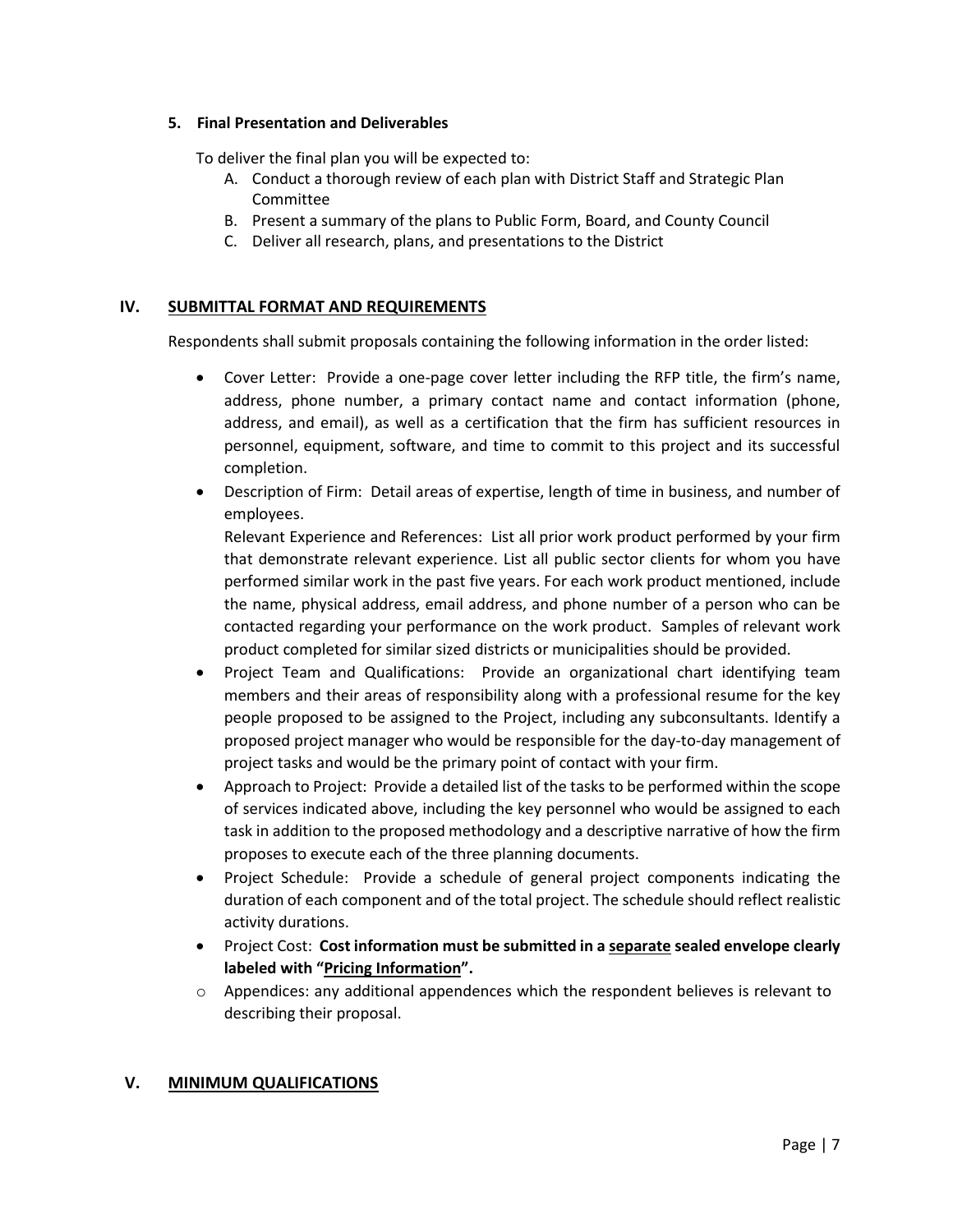Firms should demonstrate the following minimum qualifications:

- Demonstrated knowledge and recent experience in completing similar work successfully for public sector clients within scope and schedule.
- Demonstrated ability to accurately assess current and future community needs of Parks and Recreation agencies.
- Proven ability to assemble a complete and competent team capable of delivering all aspects of Strategic and Master Planning needs as identified in the Scope of Services above.
- Proven ability to create strong public engagement and participation while incorporating community feedback and data into the process.

#### **VI. EVALUATION CRITERIA**

Proposals will be evaluated, scored, and ranked on the following factors:

- 35%: Approach to Project
- 25%: Project Team and Qualifications
- 15%: Relevant Experience and References
- 15%: Project Schedule
- 10%: Project Cost

#### **VII. SCORING EVALUATION**

Proposals will be scored by an evaluation committee, and each will be scored on a  $0 - 100$  scale. As part of the evaluation and scoring process, the evaluation committee may schedule interviews with individual firms for the purpose of clarifying information contained within the RFP. Interviews should include the proposed Project team members identified in the proposal.

#### **VIII. SUBMITTAL PROCEDURE**

Four (4) printed copies and one electronic copy (in PDF format) of the proposal should be submitted to Snyderville Basin Special Recreation District, attention of Dana Jones, 5715 Trailside Drive, Park City, UT 84098 and must be received **no later than 12:00pm (noon) MST on Friday, June 17, 2022**.

The District reserves the right, after opening the proposals, to reject any or all proposals if it determines that, in its sole judgement, it is in the best interest of the District to do so.

#### **IX. SCHEDULE**

| May 16, 2022:  | Issue Date of RFP for Strategic and Master Planning Services      |
|----------------|-------------------------------------------------------------------|
| May 27, 2022:  | Deadline for Submittal of Questions or Requests for Clarification |
| June 3, 2022:  | Responses to Questions or Requests for Clarification Posted       |
| June 17, 2022: | Proposals Due                                                     |
| June 20, 2022: | <b>Evaluation of Proposals</b>                                    |
| June 24, 2022: | Notification of Interviews for Proposal Clarification             |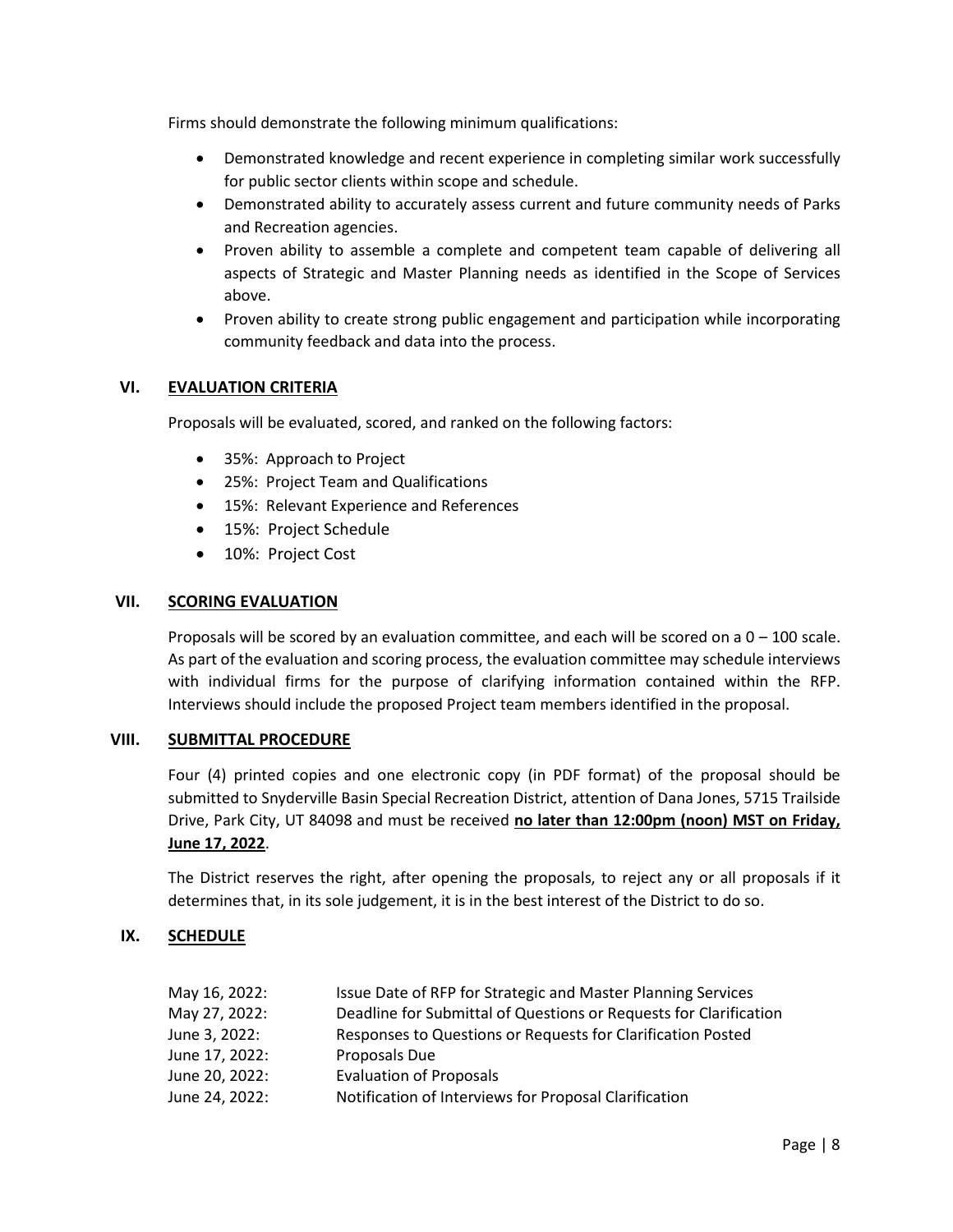| July 7, 2022:   | <b>Interviews</b>                               |
|-----------------|-------------------------------------------------|
| July 14, 2022:  | Anticipated Award of Contract by District Board |
| August 1, 2022: | Anticipated Project Start Date                  |
| July 31, 2023:  | Anticipated Project Completion Date             |

#### **X. GENERAL INFORMATION**

- 1. **Submittal Deadline:** THE DEADLINE FOR SUBMITTALS IS FRIDAY JUNE 17, 2022, at 12:00 NOON (the "Deadline"). Any proposals not physically received before the Deadline shall not be accepted. Faxes of proposals will not be accepted. All respondents must deliver (in person or by mail with physical delivery by the Deadline) four (4) printed copies of the proposal along with one (1) electronic copy in pdf format to the District Office located at 5715 Trailside Drive, Park City, Utah 84098.
- 2. **Primary Contact**: Dana Jones will be the primary contact for firms interested in this RFP. Ms. Jones can be reached at: 5715 Trailside Drive, Park City, Utah 84098; Email: [dana@basinrecreation.org.](mailto:dana@basinrecreation.org) Except as authorized by the District, communication during the selection process shall be directed to Ms. Jones. In order to maintain the fair and equitable treatment of everyone, respondents shall not unduly contact or offer gifts or gratuities to the District, any Board member, employee or agent of the District, or selection committee members in an effort to influence the selection process or in a manner that gives the appearance of influencing the selection process. This prohibition applies before the RFP is issued, as the Project is developed, and extends through the award of a contract. Failure to comply with this requirement may result in a disqualification in the selection process. Respondents should be aware that selection committee members will be required to certify that they have not been contacted by any of the respondents in an attempt to influence the selection process.
- 3. **Questions and Addenda**: Questions and or Requests for Clarification regarding this RFP must be submitted via email to [dana@basinrecreation.org](mailto:dana@basinrecreation.org) no later than 4:00pm MST on May 27, 2022. Responses to requests for clarification and questions shall be made in the form of an addendum and posted to the District's procurement website on June 3, 2022 and can be found here: [https://www.basinrecreation.org/about/District-information/procurement/](https://www.basinrecreation.org/about/district-information/procurement/) .

Any other information and/or supplemental instructions shall be in the form of a written addendum and posted on the same site. Addenda issued to respondents shall become part of the contract and all proposals shall include the work described in the addenda. The District will not notify respondents of addendum posting; therefore, it is the responsibility of respondents to check the website periodically for all issued addenda.

4. **District Rights**: The District reserves the right at any time during the RFP process to reject any proposal if it determines that the firm submitting the proposal is not responsible or the proposal is not responsive or does not meet mandatory minimum requirements in this RFP.